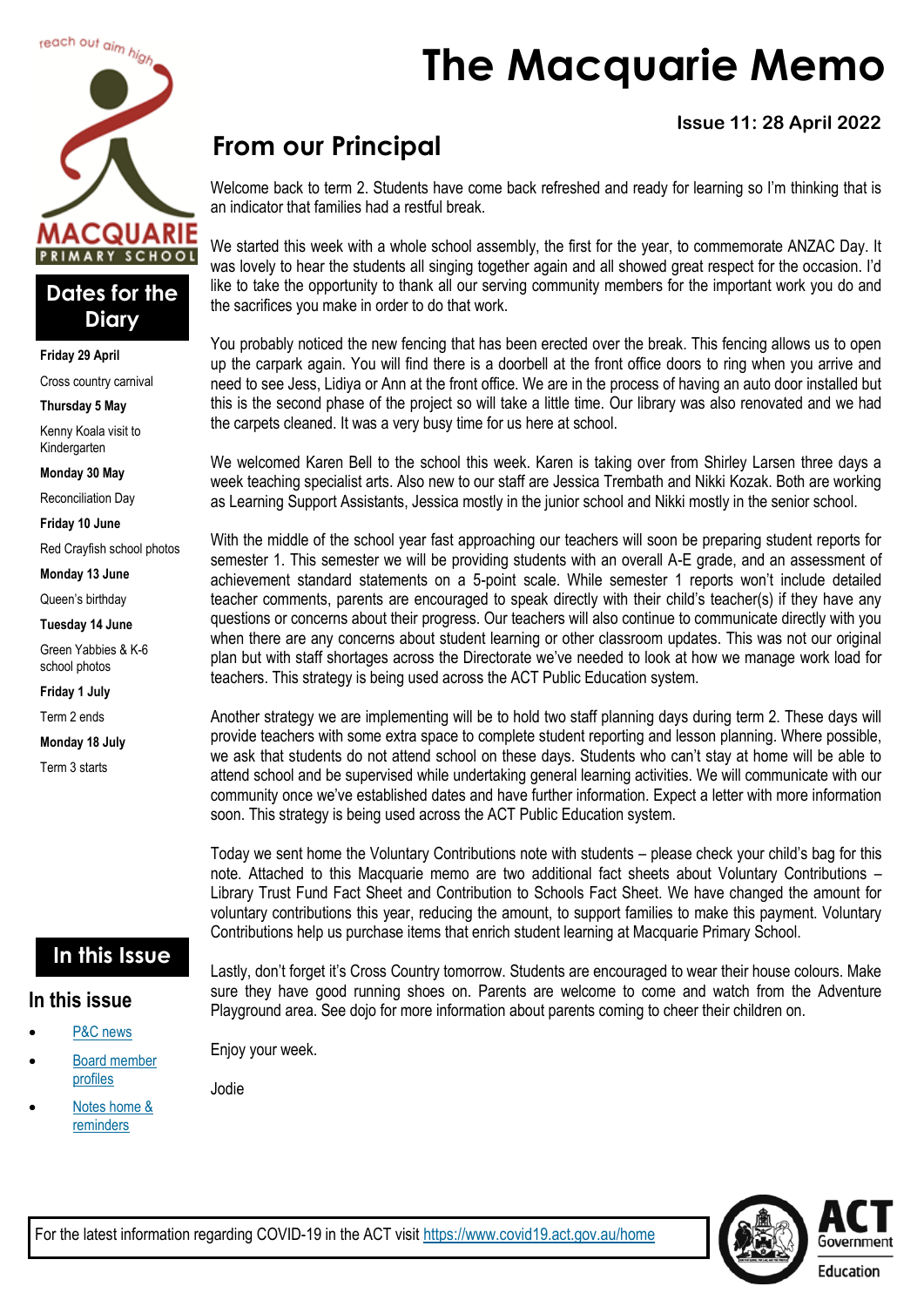# <span id="page-1-0"></span>**NEWS FROM THE P&C**

**From the President**: We would like to welcome Matt White as the new Macquarie Primary School P&C Secretary. A big thank you to Celia Rideaux for acting in this role over the past few months.



**Fundraising and Events**: Our online Mother's Day stall is now available via Flexischools. Items ranging from \$1 - \$10 and are available for sale up until Thursday 5May at 11.59pm. All items will be sent home with the children Friday 6 May. **If you are able to volunteer to help pack the items, please send an email to: [fundraising.mpspandc@gmail.com](mailto:fundraising.mpspandc@gmail.com)**

#### **Uniform Shop:** The Uniform Shop is open: **Mondays 8:45 - 9:15, Wednesdays 3:00 - 3:30 and Fridays 8:45 - 9:15**

Get ready for winter. Red and green polar fleece scarves and beanies are available on flexischools and in the shop for \$5 each. Orders for new uniform items can be placed online at [www.flexischools.com.au.](https://aus01.safelinks.protection.outlook.com/?url=http%3A%2F%2Fwww.flexischools.com.au%2F&data=05%7C01%7C%7Cf4ee1273a6bc453bbe1708da2408dd6a%7Cf1d4a8326c2144759bf48cc7e9044a29%7C0%7C0%7C637861917742907634%7CUnknown%7CTWFpbGZsb3d8eyJWIjoiMC4wLjAwMDAiLCJQIjoi) Online orders will be sent home with students. Second hand items are available in the shop for \$2 and \$5. Donations of pre-loved uniform items are gratefully accepted during open times. Any questions can be sent to [uniforms.mps@gmail.com](mailto:uniforms.mps@gmail.com)

**Class Parent Reps**: We still need parent representatives for Splendid Silver Perch, Electric Eels and Sensational Sea Snakes. Please contact [classparentrepsmps@gmail.com](mailto:classparentrepsmps@gmail.com) to volunteer for this easy way to be a part of the school community. Get in before someone else does.

**Canteen:** Orders can be placed via Flexischools with a strict cut off of 8.30am Friday mornings. To top up your existing account or set up an account for new students head to flexischools.com.au or install the app to your phone.

## **SCHOOL PHOTOS: RELEASE OF PERSONAL INFORMATION TO MASTER SCHOOL PORTRAITS (MSP PHOTOGRAPHY)**

On enrolment at Macquarie Primary School you provided the school with personal information that assists us to support the educational needs of your child/ren while they are enrolled in an ACT Government school. The ACT Information Privacy Act 2014 states that this information cannot be used or released without satisfying certain conditions. MSP Photography will be returning for school photos this year in term 2. They have requested your child's name, student ID and class. If you do not consent to include your child in this year's school photos please complete the slip below and return it to the Front Office as soon as possible.

| I do not give permission for my child/ren |             | in class/es | to be included in the 2022 school |
|-------------------------------------------|-------------|-------------|-----------------------------------|
| photos.                                   |             |             |                                   |
| Signed                                    | Parent Name |             | Date                              |

## **LIBRARY NEWS**

What a busy time we've had over the last three weeks! And what fun it has been...new painting, new shelves, rearranging things. It looks like a new library! We hope that before long we will be able to invite our community back in to see the changes and borrow some books again.



A confirmed case of Impetigo (school sores) has been identified within our school community. For more information go to: [www.health.act.gov.au](http://www.health.act.gov.au)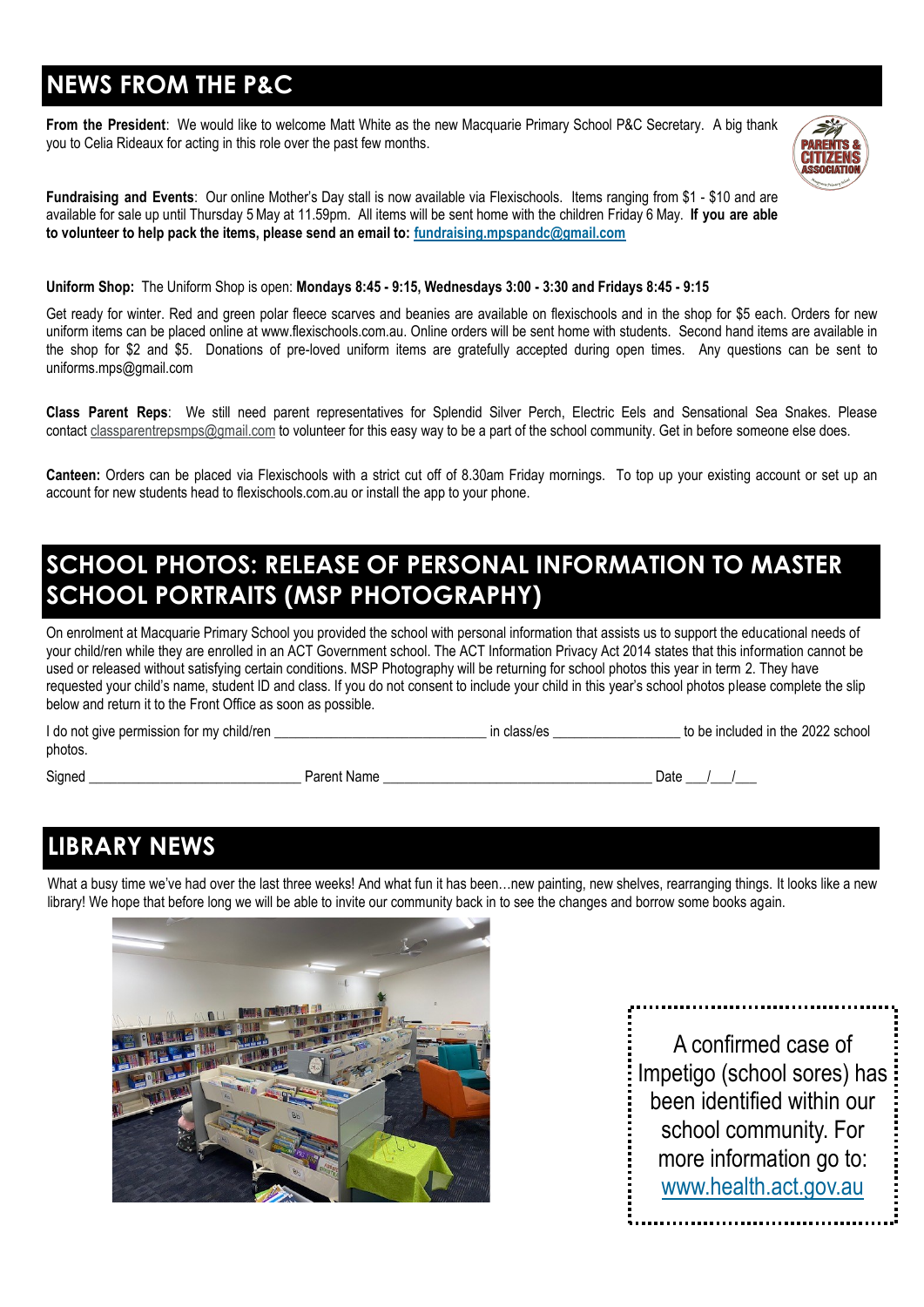## **ENROLMENT INFORMATION SESSIONS FOR PARENTS AND CARERS OF CHILDREN WITH DEVELOPMENTAL DELAY AND DISABILITY**

Enrolment and transition information sessions for parents and carers of children with developmental delay and disability are available. The sessions will support parents to understand the enrolment process and to start planning for 2023. All sessions will be held online.

**Enrolling for Preschool 2023** on Monday 9 May from 1:00 to 2:30 pm, or Thursday 12 May from 10:00 am to 11:30. Register and forward questions to [preschoolpathways@act.gov.au.](mailto:preschoolpathways@act.gov.au)

**Enrolling for Kindergarten to year 6** on Tuesday 10 May from 1:00 pm to 2:30 pm, or Wednesday 11 May 10:00 am to 11:30 am. Register and forward questions to [disabilityeducation@act.gov.au.](mailto:disabilityeducation@act.gov.au)

**Enrolling for year 7 to year 11** on Wednesday 11 May from 1:00 pm to 2:30 pm, or Friday 13 May from 10:00 am to 11:30 am. Register and forward questions to [disabilityeducation@act.gov.au.](mailto:disabilityeducation@act.gov.au)

For more information, contact [jean.walker@act.gov.au.](mailto:jean.walker@act.gov.au)



Thursday 5<sup>th</sup> May at 11.59pm. Items range between \$1 and \$10 and will be packed to send home with your child on Friday 6<sup>th</sup> May. Happy shopping!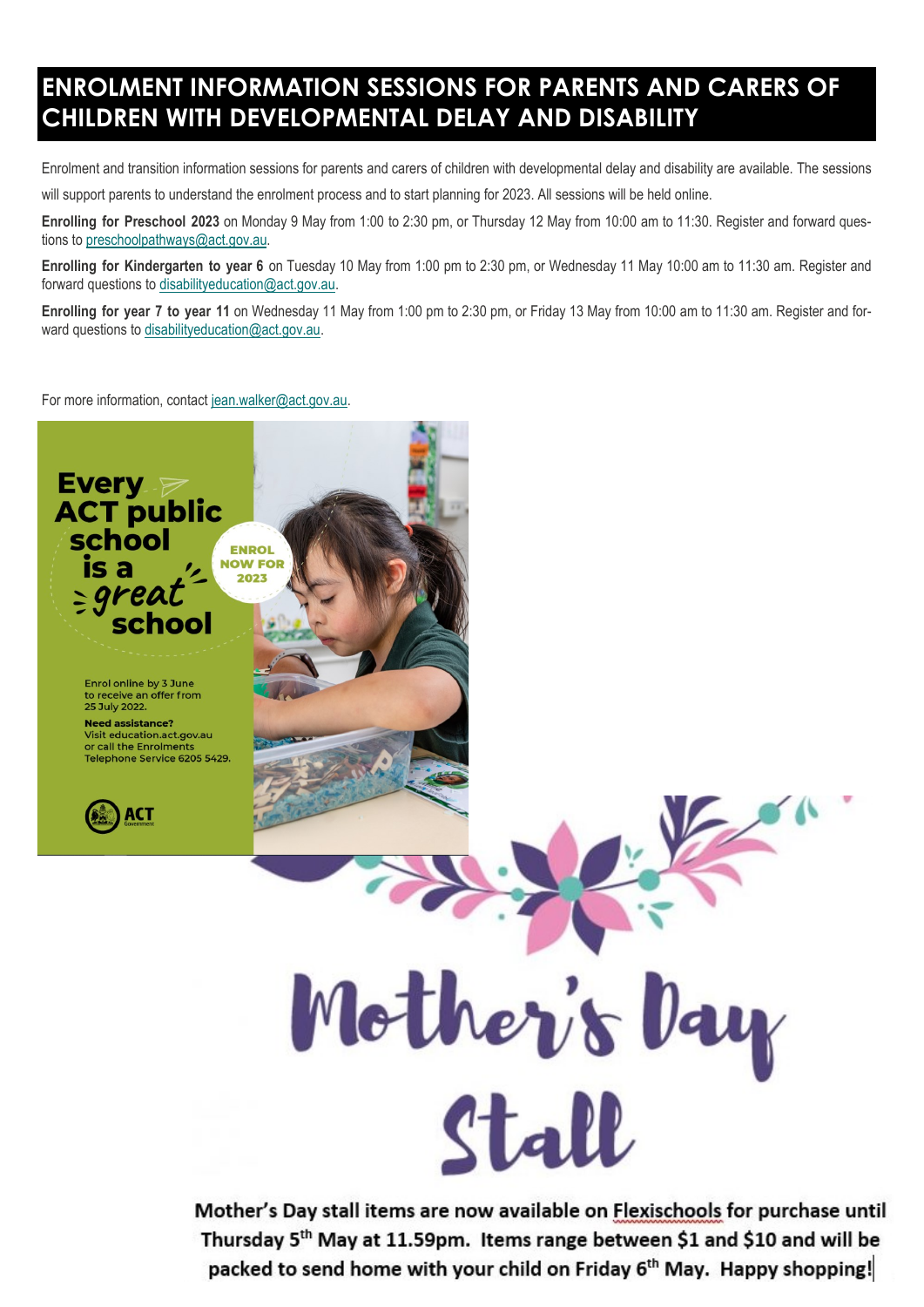# <span id="page-3-0"></span>**BOARD MEMBER PROFILES**

School Boards work in partnership with the principal and school communities. They have specific responsibility for:

- endorsing and overseeing the strategic direction and priorities of the school
- monitoring and reviewing school performance
- developing, maintaining and reviewing curriculum
- approving budgets for the effective use of school resources and management of financial risk.

School Boards provide robust forward-thinking governance at the local level to ensure that schools meet the present and future needs of their school communities.

At Macquarie Primary School the Board works closely with the P&C. The P&C and Board provide reciprocal reports to share relevant information and a parent Board member and the Principal attend P&C Meetings. The following short profiles introduce our community to each member of the Board.



#### Jodie

My name is Jodie Rowell and I have now been on the Board for three years, initially as a teacher representative and now as the Principal. As the Principal my role on the Board is to collaborate to secure the best possible learning outcomes and wellbeing for all students. Being part of the Board provides me with opportunities to share and strengthen the strategic direction of the school. As a Board we are committed to the continuous improvement of the school.

#### Lynda

My name is Lynda Leigh and I am the English as an Additional Language/Dialect (EAL/D) teacher at Macquarie Primary School. I enjoy helping students develop their English language skills and aiding them in understanding the many differences and nuances of a new country. It is my 12th year of teaching at this school and my fourth year in this role. I have interests in the Visual Arts and Sciences and is passionate about the natural environment.





#### Mariam

Hello! My name is Mariam Hijazi and I am one of the staff representatives on the Macquarie Primary School Board for 2022. This is my first year at Macquarie where I am Team Leader for the year 3-6 cohort. I am thoroughly enjoying this role and getting to know and work with our amazing students and staff. I look forward to the opportunity to continuing my contribution to this amazing school community as a member of the Board. If you see me around, please don't hesitate to come and have a chat – I'd love to meet you all!

#### Sander

Hello everyone, I am Sander de Vries. Jasper (y3) and Max's (y1) Papa.

Our family is very committed to the South Belconnen area, having lived here for over 15 years. We do really enjoy being part of the MPS community and want to support it where we can.

A bit about myself, over the past years I have been working as an Architect on many different school projects, ranging from capital upgrades work to whole new buildings. Most recently I have been working on the new Kenny High School. I am very engaged with the thinking around how pedagogy interacts with the built form.

I have enjoyed representing the parent cohort on the MPS Board and look forward to this next year in the position of Board Chair.



#### Amy

I have been an active member of the Macquarie Primary School community since 2017, and a member of the School Board since 2019. My three children have benefited from the exceptional, inclusive and supportive education that Macquarie Primary offers. My two eldest children have now moved on to Canberra High, with my youngest, Ella, in year 3 at Macquarie Primary. Professionally, I work for the Commonwealth Government, administering programs and leading strategic policy across the skills and training portfolio. I am a strong advocate for inclusive education, and am keen to ensure all children have the support they need to access educational opportunities. As a continuing member of the School Board, I am proud to build on the Board's achievements over the past few years, supporting the school to deliver high-quality education aligned with the school's

strategic priorities, and enhancing the physical environment.

#### Leah

I have 2 kids in Macquarie Primary, in kindy and Year 3, and we live just down the road. I work in a community engagement and education space for the Department of Veterans' Affairs, and I'm delighted to take up a role on the Board. I'm looking forward to working with everyone and connecting with families in the school!